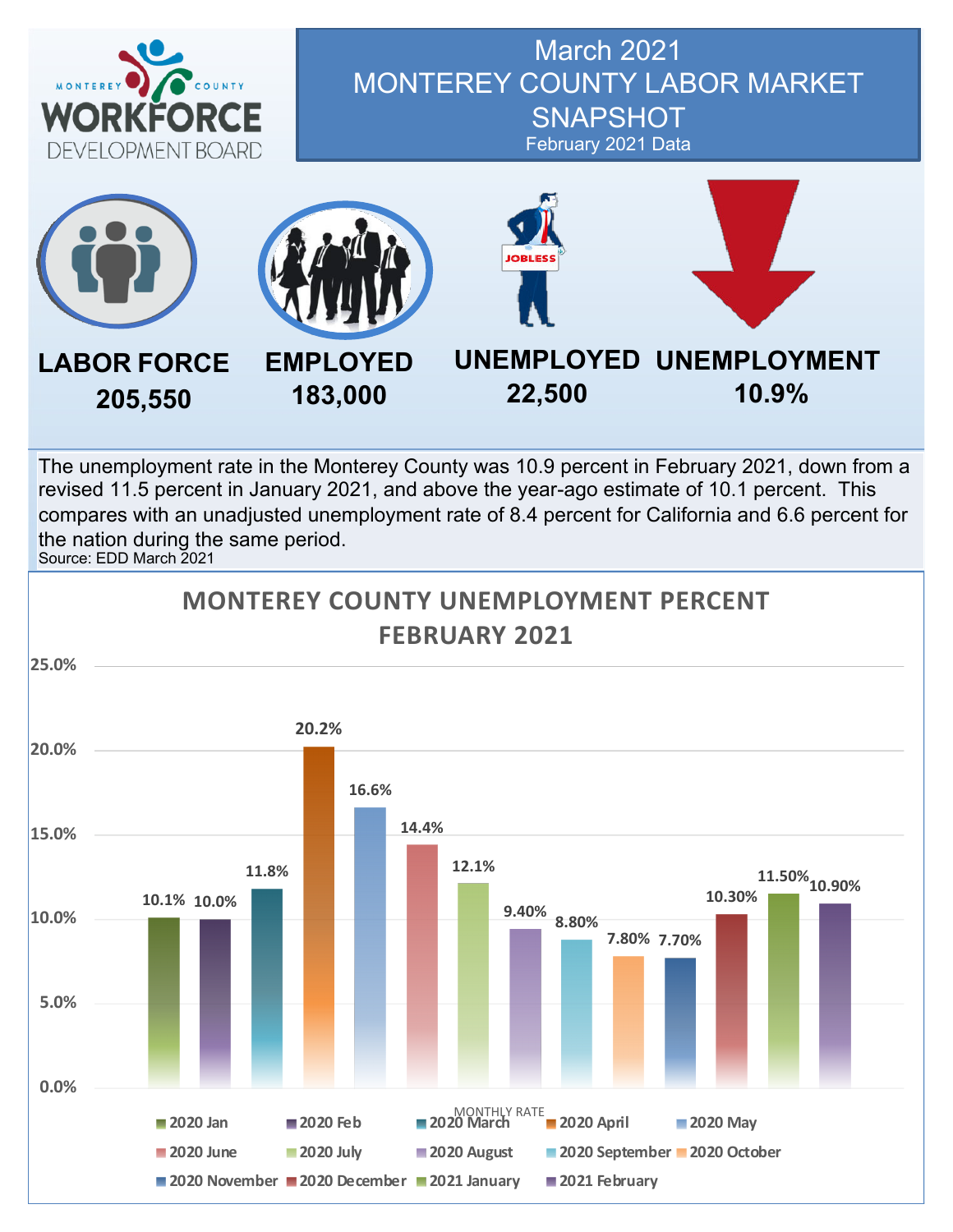

March 2021 MONTEREY COUNTY LABOR MARKET **SNAPSHOT** February 2021 Data



**Total Gain in Jobs Farm/AG 3,900**



**Key Sector Gain Professional & Business Services 500**



**Key Sector Loss Eating and Drinking and Accommodations**



## **Major Sectors Labor Force Change February 2020 – February 2021**

| Industry                                     | $Jan-21$       |         | Feb-21 Change  | Feb-20  |         | Feb-21 Change |
|----------------------------------------------|----------------|---------|----------------|---------|---------|---------------|
|                                              | <b>Revised</b> | Prelim  |                |         | Prelim  |               |
|                                              |                |         |                |         |         |               |
| <b>Total, All Industries</b>                 | 166,000        | 168,400 | 2,400          | 179,500 | 168,400 | $-11,100$     |
| <b>Total Farm</b>                            | 37,200         | 38,700  | 1,500          | 34,800  | 38,700  | 3,900         |
| <b>Total Nonfarm</b>                         | 128,800        | 129,700 | 900            | 144,700 | 129,700 | $-15,000$     |
| Mining, Logging, and Construction            | 6,400          | 6,500   | 100            | 6,900   | 6,500   | $-400$        |
| Mining and Logging                           | 200            | 200     | $\overline{0}$ | 300     | 200     | $-100$        |
| Construction                                 | 6,200          | 6,300   | 100            | 6,600   | 6,300   | $-300$        |
| Manufacturing                                | 4,200          | 4,200   | $\overline{0}$ | 4,900   | 4,200   | $-700$        |
| <b>Trade, Transportation &amp; Utilities</b> | 25,000         | 24,900  | $-100$         | 25,400  | 24,900  | $-500$        |
| Information                                  | 700            | 700     | $\overline{0}$ | 1,000   | 700     | $-300$        |
| <b>Financial Activities</b>                  | 4,000          | 4,000   | $\overline{0}$ | 4,300   | 4,000   | $-300$        |
| <b>Professional &amp; Business Services</b>  | 16,100         | 15,200  | $-900$         | 14,700  | 15,200  | 500           |
| <b>Educational &amp; Health Services</b>     | 19,900         | 20,200  | 300            | 20,800  | 20,200  | $-600$        |
| Leisure & Hospitality                        | 15,800         | 17,000  | 1,200          | 26,200  | 17,000  | $-9,200$      |
| <b>Other Services</b>                        | 4,100          | 4,300   | 200            | 5,200   | 4,300   | $-900$        |
| Government                                   | 32,600         | 32,700  | 100            | 35,300  | 32,700  | $-2,600$      |
| Source: EDD 3/2021                           |                |         |                |         |         |               |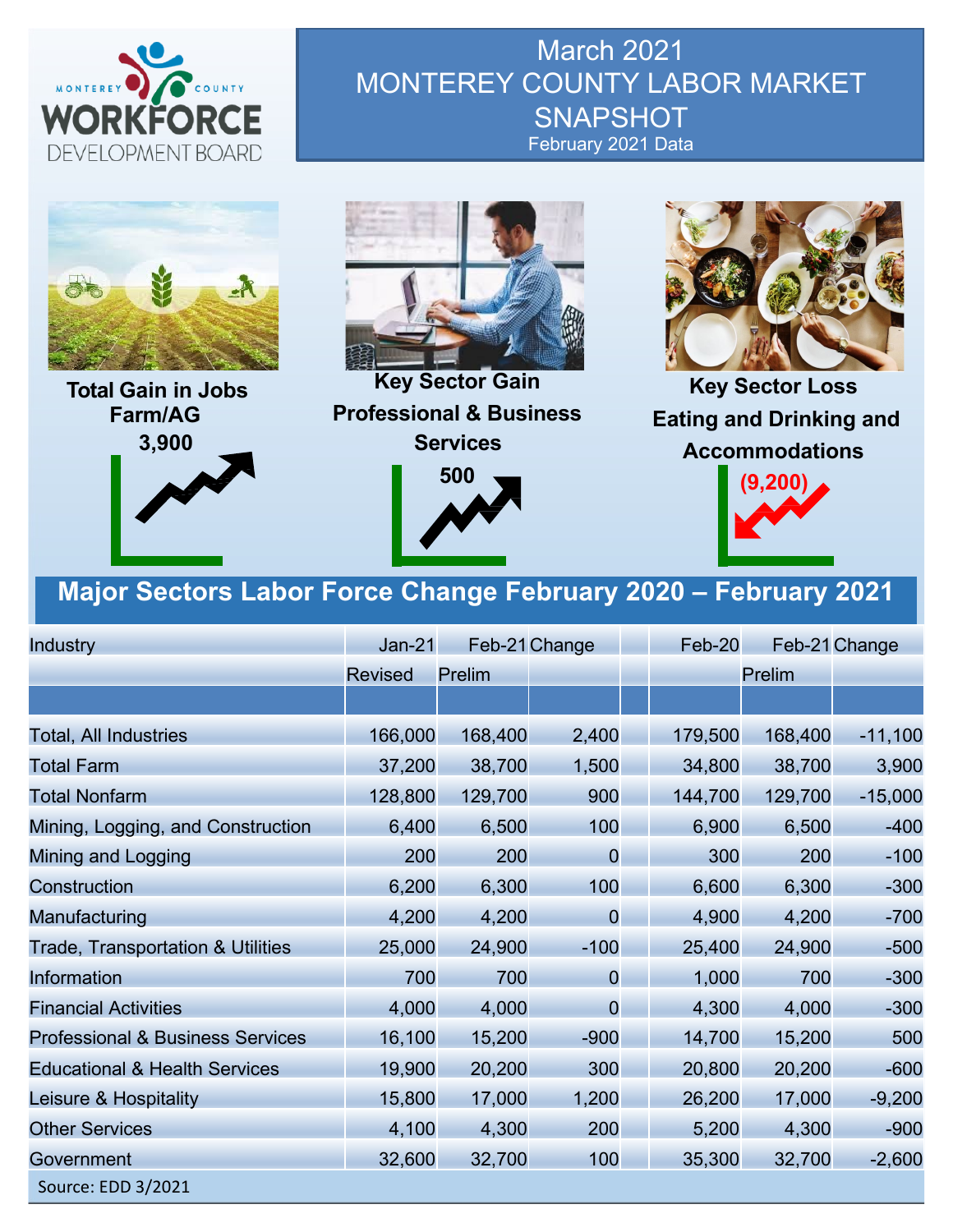

#### March 2021 MONTEREY COUNTY LABOR MARKET **SNAPSHOT** February 2021 Data



- Although Accommodation and Food Services has always comprised a large share of initial claims, with a high from March - May 2020 of 10,654 and a resurgence in October 2020 – January 2021, with 9,016 claims.
- Arts, Entertainment, and Recreation had an average of 68 claims per week for the entire period.
- Construction peaked in the early parts of the pandemic with 3080 claims by the end of April, then averaging 134 weekly claims for the rest of the period.
- Healthcare had a total of 11,424 Claims for the period with 77% of all claims from March September.
- AG had a total of 15,670 claims with 70% of all claims occurring during the later part of the year October 2020 - January 2021.

Source: EDD January 2021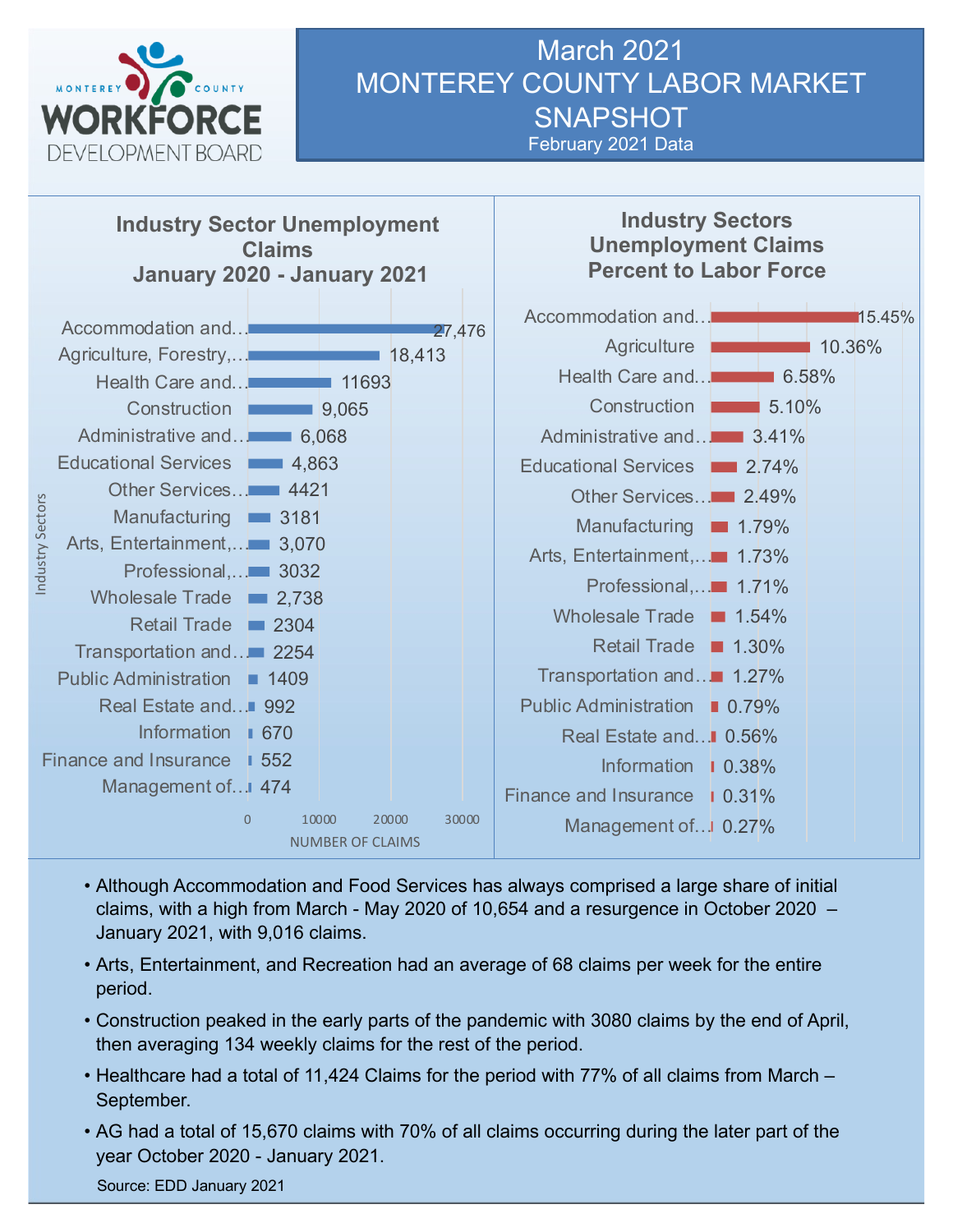

# March 2021 MONTEREY COUNTY LABOR MARKET **SNAPSHOT**

#### Page 1

## **COVID 19 UPDATE From the California Economic Forecast Moving into the Red Tier and Another Surge?**



by Mark Schniepp March 19, 2021

The COVID-19 crisis plunged the U.S. economy into its quickest and deepest economic recession in modern U.S. history. In the near-term, how and when the country gets out of the disaster will primarily be determined by its public health response and the efficacy of rolling out the vaccine.

Economic forecasts can be challenging under normal circumstances, but a global pandemic, the election of a new president, and emergency powers invoked by the states, have resulted in significant additional complications that economists must consider.

The extent to which local economies are limited by restrictions on businesses and consumers is a major factor, if not the dominant factor in assessing how the economy evolves this year and next.

#### **Opening Economies**

Easing economic restrictions are occurring throughout the nation, and at a snail's pace in California

where most economic activity in the state is still subject to some form of limitation.

Restaurant customers are limited as are retail store and personal service customers. Office workers are largely remote, schools are either not open or operating on a hybrid schedule. Sporting events are capacity regulated as are business meetings. Large events are prohibited.

The path of the coronavirus and the effectiveness of the vaccine have the potential to be significant wild cards for the economic outlook this year. But the downside risk is less than the upside risk to the forecast. New, more infectious variants of the virus are racing against the vaccines, the latter of which is winning so far in California.